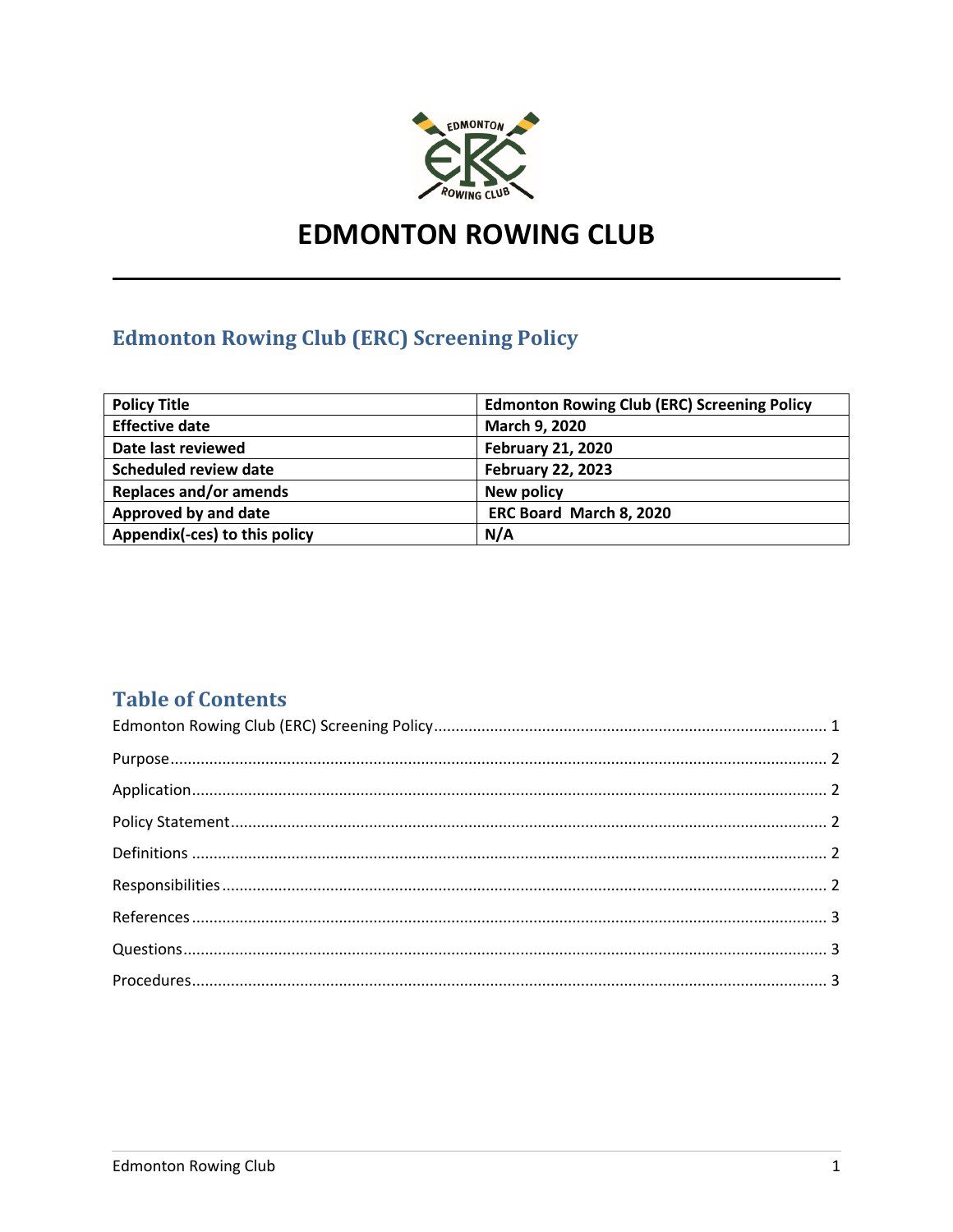## **Purpose**

1. The purpose of this policy is to minimize the risk to the ERC's members, volunteers, and staff through appropriate background screening of prospective and current employees, volunteers, and chaperones.

## **Application**

**2.** This policy applies to adults and includes newly hired/engaged personnel, third party contractors, and current employees, delegates, and volunteers who have a significant change in responsibilities within the ERC.

## **Policy Statement**

3. The ERC is committed to ensuring programs and services are delivered through individuals whose criminal histories are confirmed through a police background check that includes a name-based Canadian Criminal Record Check (CRC), and a Vulnerable Sector Screen (VSS) where applicable. For this reason, employment, engagement, or contractual services with the ERC are conditional upon the completion of a clear CRC.

## **Definitions**

4. For the purposes of this policy, employment refers to a formal agreement for an individual to provide remunerated services to the ERC, and engagement refers to a formal agreement for an individual to provide non-remunerated services to the ERC.

## **Responsibilities**

- 5. The Executive Committee (Executive) is responsible for human resources management and therefore to ensure that screening procedures outlined in this policy have been completed prior to making an offer of employment or engagement.
- 6. The Executive is responsible to ensure that appropriate procedures are implemented to protect the personal information of individuals who have provided CRC and VSS documents.
- 7. The prospective employee or volunteer is responsible to provide evidence of a clear CRC to the Executive.
- 8. Coaches are responsible to register in the Rowing Canada Aviron Web Registration System, and to submit a completed CRC to RCA every 3 years, in accordance with the RCA Safe Sport Guidelines. Coaches born before February 28, 1996 must obtain and provide a VSS in addition to the CRC.
- 9. RCA is responsible to review and determine appropriate action in any case where a member organization of RCA has confirmed that a coach's CRC or VSS is not 'clear.'